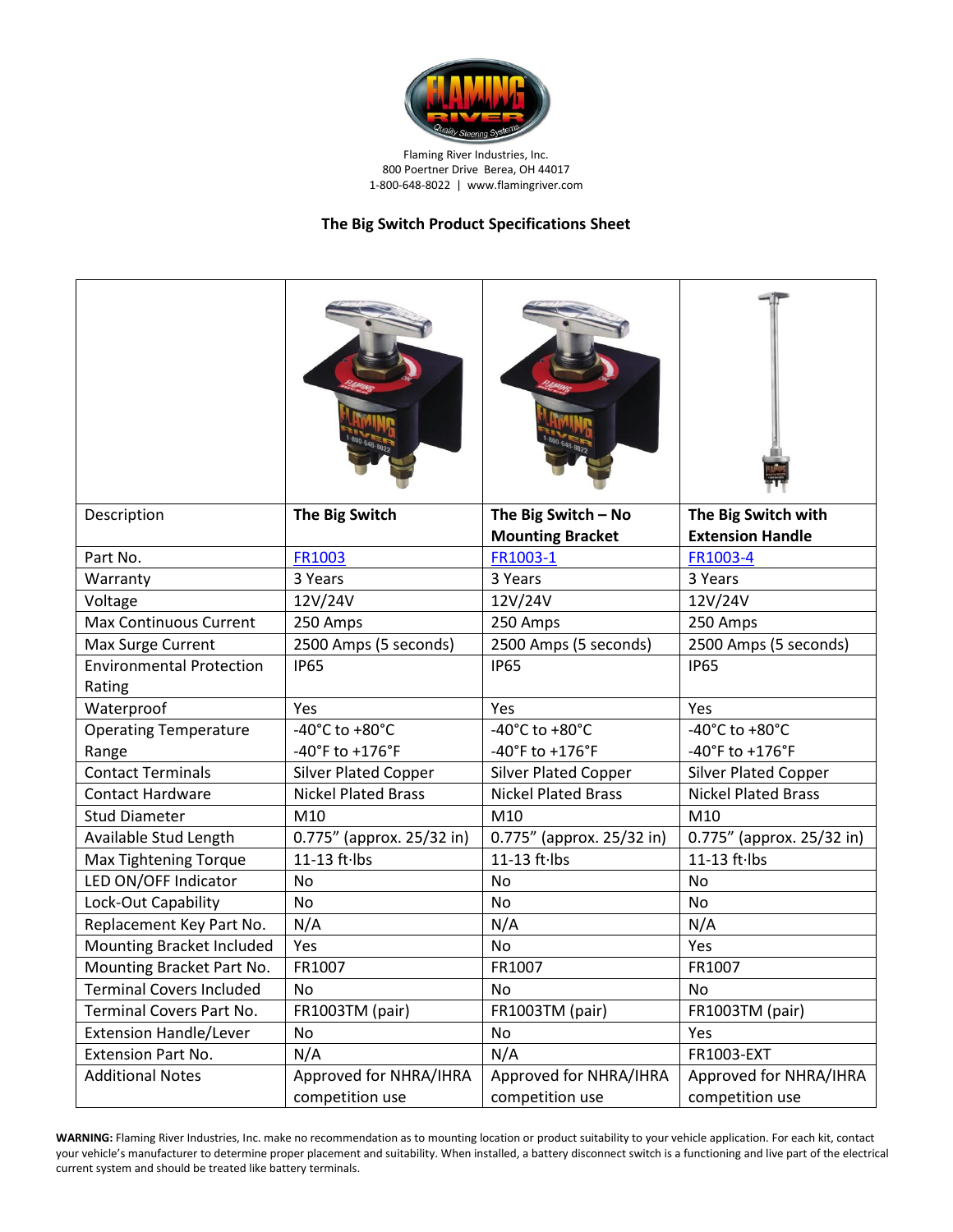

Flaming River Industries, Inc. 800 Poertner Drive Berea, OH 44017 1-800-648-8022 | www.flamingriver.com

## **The Big Switch Product Specifications Sheet**

| Description                               | The Big Switch with<br><b>Lever Kit</b>   | The Big Switch with Lock-<br>Out                    | The Big Switch with Lock-<br><b>Out and LED Indicator</b> |
|-------------------------------------------|-------------------------------------------|-----------------------------------------------------|-----------------------------------------------------------|
| Part No.                                  | FR1003-2                                  | FR1044 (supersedes FR1005)                          | FR1044LED (supersedes<br><b>FR1005LED)</b>                |
| Warranty                                  | 3 Years                                   | 3 Years                                             | 3 Years                                                   |
| Voltage                                   | 12V/24V                                   | 12V/24V                                             | 12V/24V                                                   |
| <b>Max Continuous Current</b>             | 250 Amps                                  | 250 Amps                                            | 250 Amps                                                  |
| Max Surge Current                         | 2500 Amps (5 seconds)                     | 2500 Amps (5 seconds)                               | 2500 Amps (5 seconds)                                     |
| <b>Environmental Protection</b><br>Rating | <b>IP65</b>                               | <b>IP65</b>                                         | <b>IP65</b>                                               |
| Waterproof                                | Yes                                       | Yes                                                 | Yes                                                       |
| <b>Operating Temperature</b>              | -40°C to +80°C                            | -40°C to +80°C                                      | -40°C to +80°C                                            |
| Range                                     | -40°F to +176°F                           | -40°F to +176°F                                     | -40°F to +176°F                                           |
| <b>Contact Terminals</b>                  | <b>Silver Plated Copper</b>               | <b>Silver Plated Copper</b>                         | <b>Silver Plated Copper</b>                               |
| <b>Contact Hardware</b>                   | <b>Nickel Plated Brass</b>                | <b>Nickel Plated Brass</b>                          | <b>Nickel Plated Brass</b>                                |
| <b>Stud Diameter</b>                      | M10                                       | M10                                                 | M10                                                       |
| Available Stud Length                     | 0.775" (approx. 25/32 in)                 | 0.95" (approx. 61/64 in)                            | 0.95" (approx. 61/64 in)                                  |
| Max Tightening Torque                     | 11-13 ft lbs                              | 11-13 ft·lbs                                        | $11-13$ ft $\cdot$ lbs                                    |
| LED ON/OFF Indicator                      | No                                        | No                                                  | Yes                                                       |
| Lock-Out Capability                       | No                                        | Yes-Padlock                                         | Yes - Padlock                                             |
| Replacement Key Part No.                  | N/A                                       | N/A                                                 | N/A                                                       |
| Mounting Bracket Included                 | Yes                                       | Yes                                                 | Yes                                                       |
| Mounting Bracket Part No.                 | FR1007                                    | FR1008                                              | <b>FR1008LED</b>                                          |
| <b>Terminal Covers Included</b>           | <b>No</b>                                 | <b>No</b>                                           | No                                                        |
| Terminal Covers Part No.                  | FR1003TM (pair)                           | FR1014TM (pair)                                     | FR1014TM (pair)                                           |
| <b>Extension Handle/Lever</b>             | Yes                                       | No                                                  | No                                                        |
| <b>Extension Part No.</b>                 | FR1006                                    | N/A                                                 | N/A                                                       |
| <b>Additional Notes</b>                   | Approved for NHRA/IHRA<br>competition use | Meets OSHA Lock-Out/Tag-<br>Out Regulation 1910.147 | Meets OSHA Lock-Out/Tag-<br>Out Regulation 1910.147       |

**WARNING:** Flaming River Industries, Inc. make no recommendation as to mounting location or product suitability to your vehicle application. For each kit, contact your vehicle's manufacturer to determine proper placement and suitability. When installed, a battery disconnect switch is a functioning and live part of the electrical current system and should be treated like battery terminals.